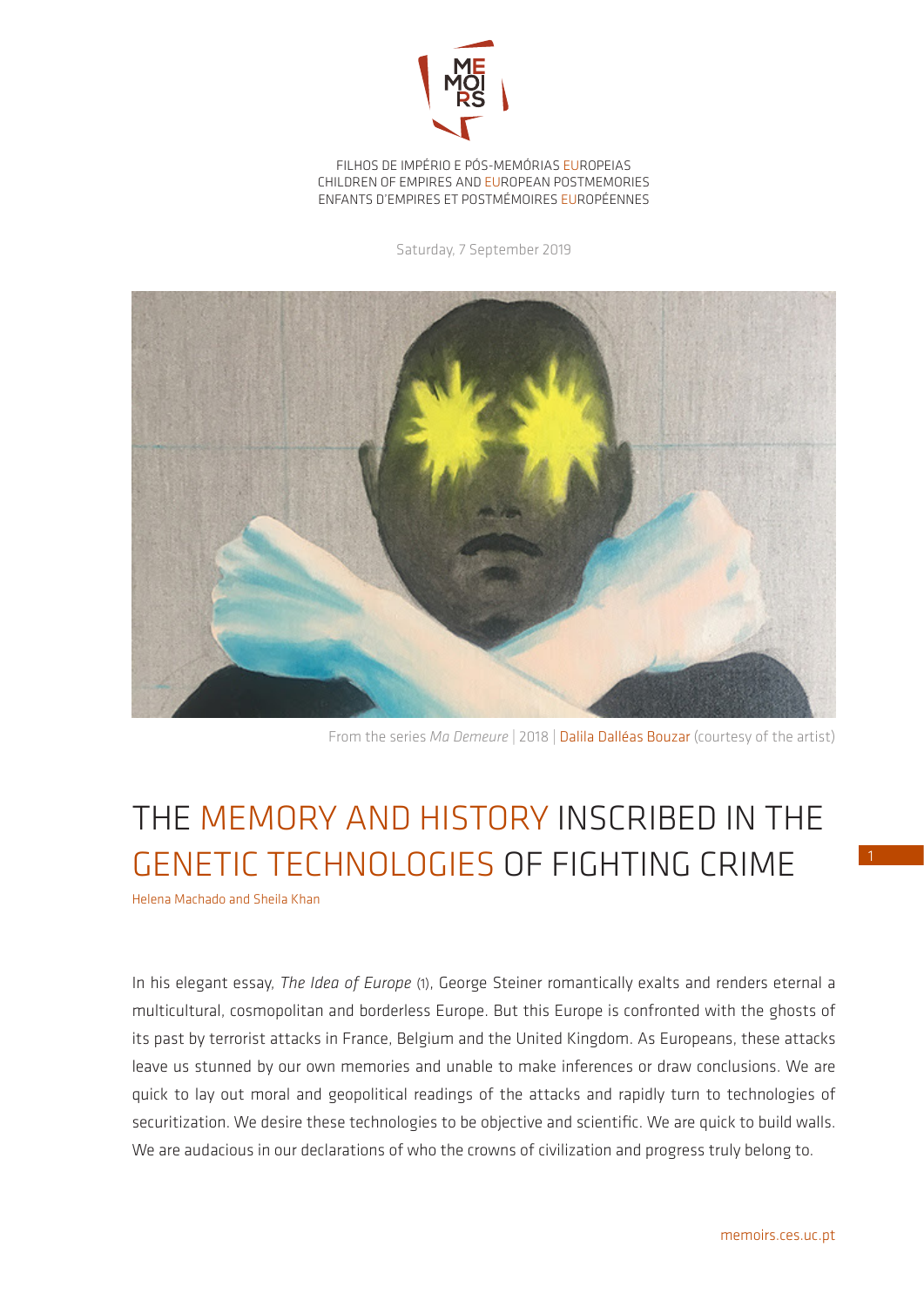

The mission of the EXCHANGE project (2015-2020) (2) is to reflect critically on the perpetuation of the "European dream" of a community of solidarity in which national, linguistic and cultural differences are overcome to produce a space in which citizens can move freely and safely. The surveillance technologies that the project studies have a shared feature: they are genetic machineries that seek to identify individuals for the purposes of criminal prosecution. They are based on computerized data that contains thousands of genetic profiles. States use these databases to find genetic matches. The Exchange project seeks to understand the social, ethical and political implications of the rapid expansion of such technoscientific apparatuses by which criminalized populations are put under surveillance by justice systems. In this context the transnational sharing of genetic information and DNA profiles, held in criminal databases, assumes a particular contemporary significance.

In our contemporary moment, the turn to genetic technologies to combat crime, terrorism and international migration is underpinned not only by thinking about security and the physical protection of citizens or the territorial defence of states. Rather, woven through these apparatuses is a discourse based on, and legitimized by, interlocking epistemologies and instruments of science and the law. These are webs of "technoscience" in Bruno Latour's sense (3). In them, according to Latour, a kind of syncretism underwrites the making of black boxes: unique and indissociable artificial entities whose parts no-one dares separate.

The genetic technologies used in security policy reconfigure race as an unstable object, made of corporeal, digital and discursive elements. Racist practices associated with surveillance technologies discriminate against bodies and populations, and try to expel them beyond the walls of Europe. However, as the sociologist David Skinner (4) has highlighted, the racism embedded in the genetic technology used to combat crime ironically often contradicts political sensibilities which claim to respect cultural, racial and ethnic diversity. These sensibilities, far from altering structural inequalities, in fact reinforce them.

To think about surveillance technology, combatting crime and terrorist attacks is to immerse our entire political, social and psychological body in the History and the Memory of a flawed Europe. Without careful attention to history it would be easy to give human faces and human bodies strange names. The epistemological foundation and journey of a DNA profile cast it as the ultimate means of biological individualization. by Michael Lynch's (5) metaphors for genetics are key here: "machines of truth" and "machines of revelation". The technologies studied in this context share conceptions of objectivity,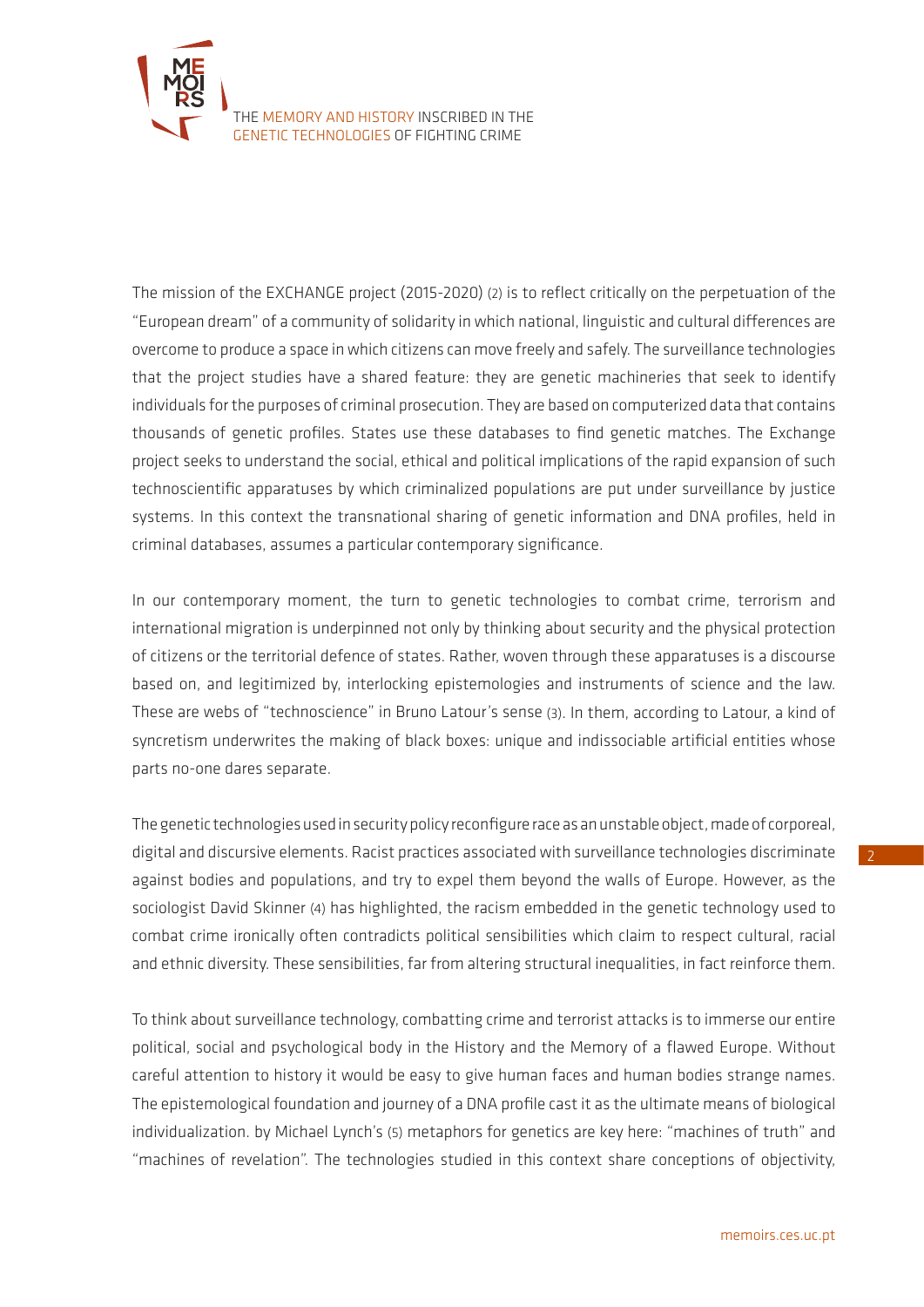

neutrality and certainty, based on bringing together human fallibility with the precision, reliability and predictability of a machine.

Genetics is premised on a historically constructed (6) idea of objectivity and realism, figured in opposition to a subjective realm of ideas. This notion of objectivity relies directly on quantification. The fact that data is measurable and quantifiable allows it to be shared through transnational networks of political and juridical cooperation. These networks are underpinned by both unstated and negotiated understandings, and are driven by moral principles of anonymity. Yet, there is History and a Memory that lies behind each dissection of each DNA molecule from a suspect body, categorizing it and splicing it in the hope of finding a wholly "objective" identifier.

Science is vital and human as and when it respects the social, cultural and historical maturity of the societies that produce it. Simone Brown sums up the entangling of humanity and science in *Dark Matters* (7): "rather than seeing surveillance as something inaugurated by new technologies, such as automated facial recognition or unmanned autonomous vehicles (or drones), to see it as ongoing is to insist that we factor in how racism and antiblackness undergird and sustain the intersecting surveillances of our present order" (8).

"That Mighty Sculptor, time" (to take up the title of a collection of essays by Marguerite Yourcenar) (9), is always embedded in the soul of the sciences and the various apparatuses that societies possess to protect and valorize "their own". It is hard to think socially and historically about the decisions that underpin these apparatuses. To move forward with History and Memory always at our side is a duty of remembrance: doing so means that we don't face the present as a wholly new departure. We must not forget the lessons of the past.